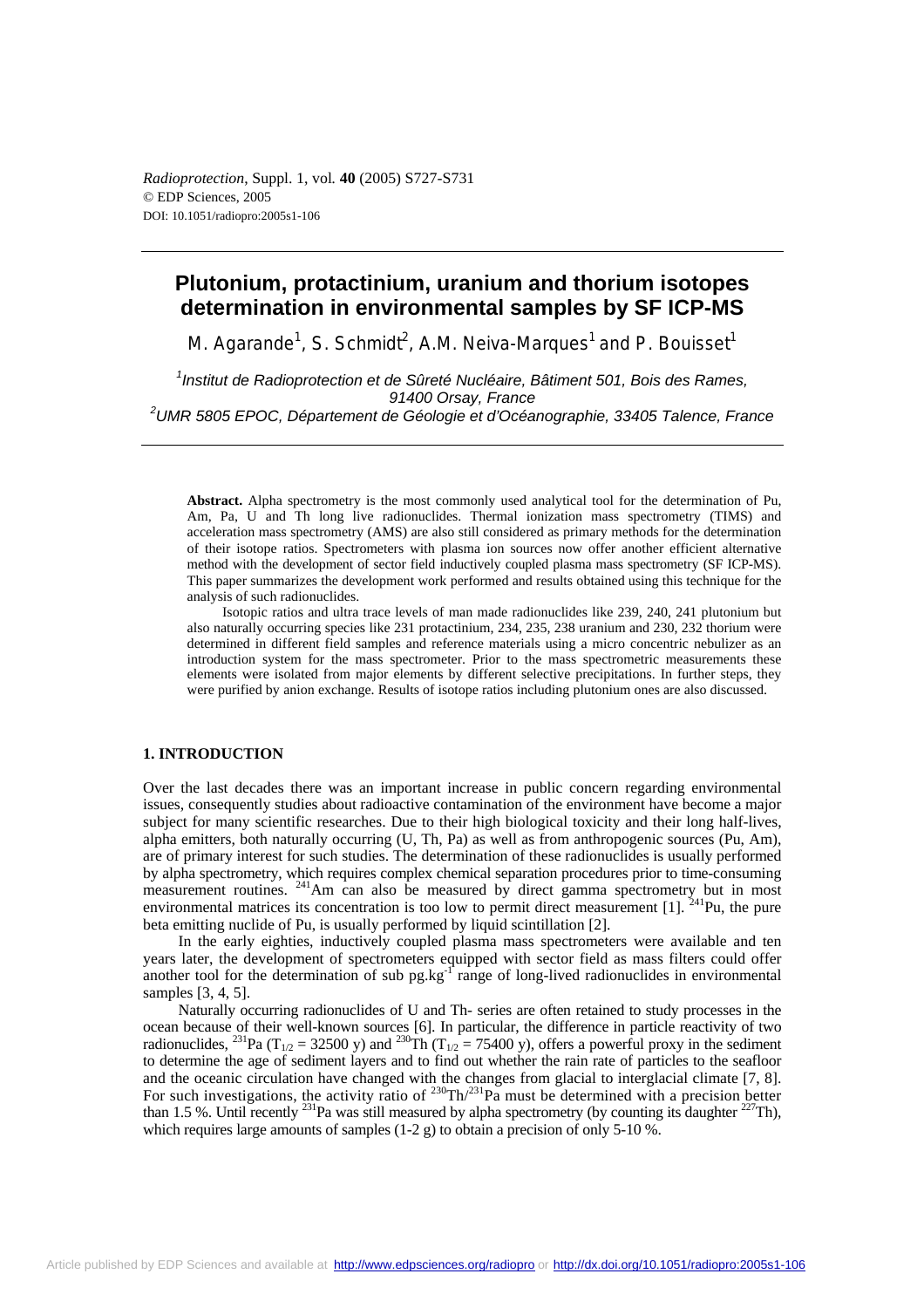## S728 RADIOPROTECTION

In this paper, analytical procedures, developed in our laboratory prior to Pu, Am, U, Th, Pa determination in different environmental matrices by ICP-MS, are widely described. Accuracy of obtained results are discussed; particular attention is given to Pu isotope ratios.

# **2. EXPERIMENTAL SECTION**

#### **2.1 Instrumentation**

The SF ICP-MS is an axiom single collector (VG Elemental, Winsford, Cheshire, UK). This mass spectrometer is equipped with a double-focusing magnetic sector mass analyzer of forward geometry. For sample introduction, a PFA microconcentric nebulizer allowing the uptake of 50  $\mu$ L.min<sup>-1</sup> of sample was used. The mass spectrometer is installed in a class M 4.5 clean room.

All ICP-MS data were acquired by E-scanning in low resolution mode (m/ $\Delta m = 400$ ). Sequential measurements at the different masses of interest were carried out in the peak-jumping mode. Isotope ratio bias is determined using the uranium reference material U-030 and this correction is applied to all isotope ratio measurements for systematic errors arising from mass discrimination. It was assumed that mass bias is the same for plutonium and uranium, thorium and protactinium. At low count rates, the signal loss due to detector dead time is not significant; consequently no dead time correction was necessary.

The different isotope concentrations were calculated by means of the isotope dilution mass spectrometry standard equation [9, 10, 11].

## **2.2 Chemical preparation**

#### *2.2.1 Pu analytical procedure*

1 to 100 g of ash samples were added a known amount of the 242Pu spike solution. The samples were previously ached at 500 °C to decompose the organic matter. The ash samples were leached in HNO<sub>3</sub>/HCl for at least eight hours. This leaching was repeated twice, a third leaching was performed again with 8 M HNO<sub>3</sub>. All the filtrates were combined and the leach solution was evaporated to dryness. After addition of a solution of saturated oxalic acid, Ca oxalate was precipitated at pH 1.5 by adding ammonia to extract Pu and Am. The Ca oxalate was ached to obtain Ca carbonate that was later dissolved into a few milliliters of concentrated HNO<sub>3</sub>. All actinides were concentrated by copreciptation with ferric hydroxide at pH 8.5. The precipitate was dissolved, and then a second Ca oxalate coprecipitation was carried out. This Calcium oxalate was dissolved and loaded onto a 4 mL bed height anion column in order to separate plutonium and americium.

In order to further purify Pu from remaining U and Fe traces, the sample was loaded again onto another anionic micro column (2 mL bed height) [12]. The sample was finally gently evaporated to dryness and dissolved in 1 to 3 mL of 2 % m/m HNO<sub>3</sub> before ICP-MS measurement. It is important to have a final plutonium fraction as free as possible of uranium to avoid peak overlap on  $^{239}$ Pu due to uranium hydride specie  $(^{238}U^1H^+)$  [4, 13].

## *2.2.2 U, Th, Pa analytical procedure*

The chemical protocol for the purification of U and Th long live radionuclides from marine sediments is adapted from the protocol developed by Fleisher and Anderson [14]. 300 mg of dried sediment were spiked with a known amount of  $^{236}$ U (*ca*. 2 ng),  $^{233}$ Pa (*ca*. 5 pg) and  $^{229}$ Th (*ca*. 30 pg) spikes. A few ml of concentrated HCl were added to eliminate carbonates. When the solution was dried to a semi-solid mixture, 10 ml of HClO<sub>4</sub> and a few ml of concentrated HNO<sub>3</sub> were added. When HClO<sub>4</sub> was fuming, the beakers were covered with a Teflon lid so that the perchloric acid refluxed during about one half hour. Then a few ml of concentrated HF were added to the hot solution. This cycle, refluxing - followed by HF addition, was repeated 3 times, until a complete dissolution of the sediment. The refluxing step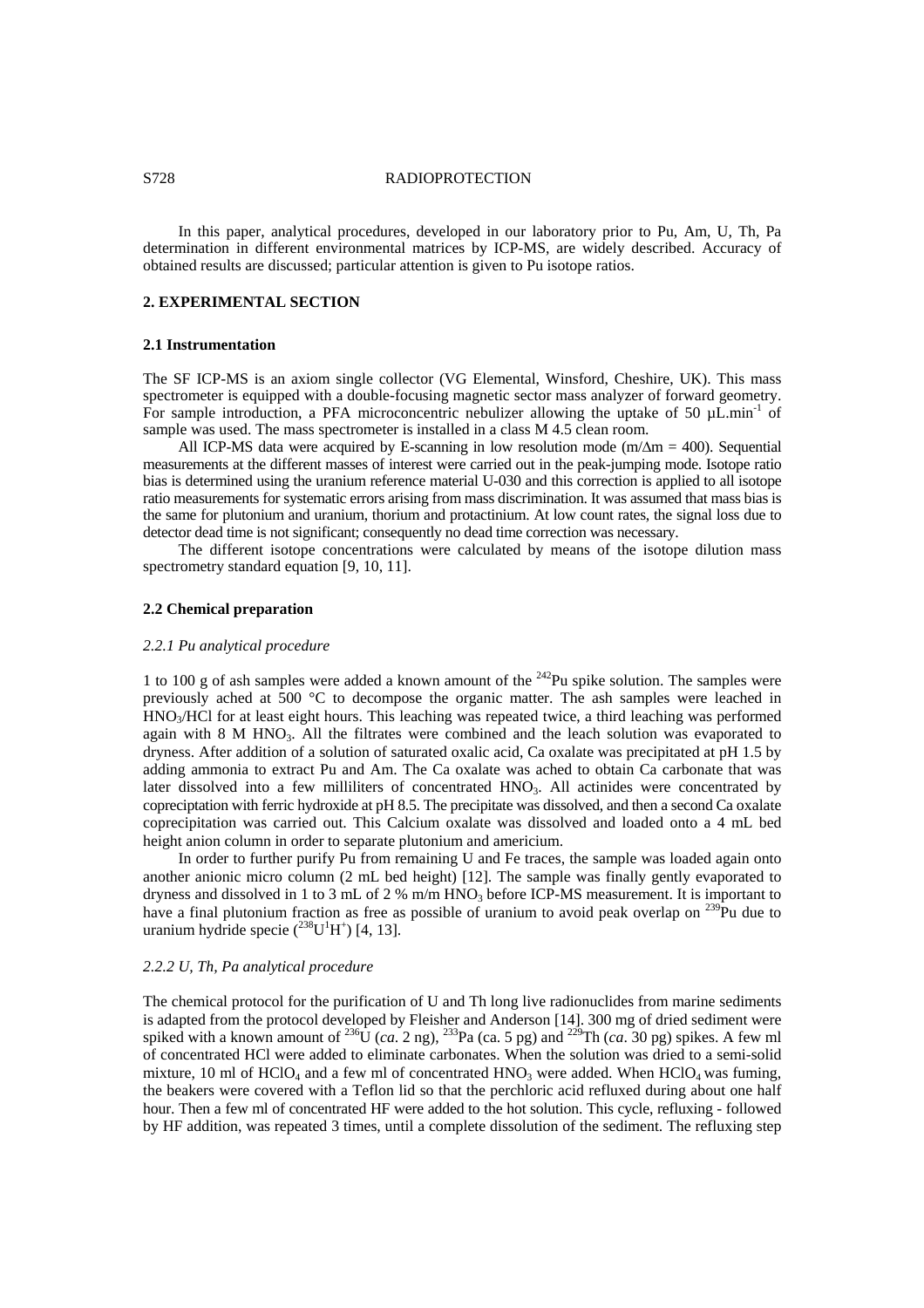## ECORAD 2004 S729

allows the spike-sample equilibration and a complete mineralization of the organic matter without the formation of fluoride complexes. The mineralization was achieved by washing several times the beaker walls with concentrated HNO<sub>3</sub>. After complete dissolution and evaporation to nearly dryness, the sample was dissolved in HCl. An aliquot, corresponding to nearly 0.3 mg of sediment, was used for direct measurements of <sup>238</sup>U and <sup>232</sup>Th, after addition of <sup>236</sup>U (*ca.* 2 ng) and <sup>229</sup>Th (*ca.* 30 pg) without any further purification.

The following purification steps of  $^{231}$ Pa,  $^{230}$ Th and  $^{234}$ U were performed on the remaining solution. By adding NH4OH to pH 7-8, Th, U and Pa were co-precipitated with iron hydroxide. The precipitates were cleaned by successive dissolutions and reprecipitations, and then dissolved with concentrated HCl in order to obtain an 8M HCl solution. Th and U were separated from Pa by anion exchange. Under 8 M HCl condition, Th passes through the column, whereas U and Pa are adsorbed. Pa was then eluted with conc. HCl – 0.13 N HF. To further purify Pa, the Pa elutes were dried and passed through a silica gel resin, fixation and desorption of Pa were followed by gamma counting. The final Pa solutions were evaporated in a Teflon beaker, dissolved again into a 1 %  $HNO<sub>3</sub>$ -HF mixture. U and Th fractions were combined for a further purification through a  $HNO<sub>3</sub>$  anion column. The U and Th were eluted in a Teflon beaker, evaporated and dissolved into a 1 % HNO<sub>3</sub>-conc HF mixture.

All final fractions were filtered through 0.2  $\mu$ m filters to eliminate potential remaining particles before any SF ICP-MS measurement. For each analysis batch, an overall procedural blank was also carried out.

## **3. RESULTS**

#### **3.1 Pu concentration and isotope ratios in environnemental samples**

Examples of Pu concentration and  $^{240}Pu^{239}Pu$  isotope ratios determined in different reference materials and field samples are given in table 1.

The experimental values achieved for the reference materials in our laboratory are in good agreement with the IAEA 95 % confidence limits.

For field samples collected in different French nuclear sites, the values obtained by ICP-MS were compared to the values obtained by alpha spectrometry. Both series of values show good agreement.

As far as the  $240$ Pu/ $239$ Pu ratios are concerned, very few values can be found in the literature because most of related studies are carried out by alpha spectrometry. The ratio determined in our laboratory for the IAEA-134 cockle flesh (0.219  $\pm$  0.006 and 0.207  $\pm$  0.002) was compared to the value published by Lee et al  $(0.212 \pm 0.008)$  [15]. Both values were found to be in good agreement.

All the isotope ratios determined in the field samples collected in France are higher than the global fallout  $^{240}Pu^{239}Pu$  ratio (0.176 ± 0.014) [16, 17].

# **3.2 231Pa/230Th activity ratios in marine sediments of Cederawasi Bay (Indonesian Archipelago)**

Naturally-occurring radionuclides are often used to study processes in the ocean because of their well-known sources. Activity ratios of two radionuclides,  $^{231}$ Pa and  $^{230}$ Th, have been extensively used to study boundary scavenging. Indeed the basin-wide distribution of <sup>231</sup>Pa seems to be controlled by removal at ocean margins, whereas <sup>230</sup>Th input to the sediment is mainly linked to the local flux of particles. This difference is caused by differences in reactivity between these two elements. As the production rate ratio of  $^{231}$ Pa to  $^{230}$ Th in the water column is constant, 0.093, the departure of this value is a key to estimate scavenging intensity. Nevertheless, a major limitation of the use of  $^{231}Pa^{230}Th$  is the low level of  $^{231}Pa$  usually encountered in marine sediments. The recent development of SF ICP-MS offers an interesting opportunity to measure accurately and precisely this radionuclide on small samples. This motivated the present attempt to measure  $^{231}Pa^{230}Th$  activity ratios at LMRE.

The accuracy and precision of the measurement of naturally occurring radionuclides like uranium was previously assessed at LMRE by participating to different interlaboratories calibration exercises [18, 19].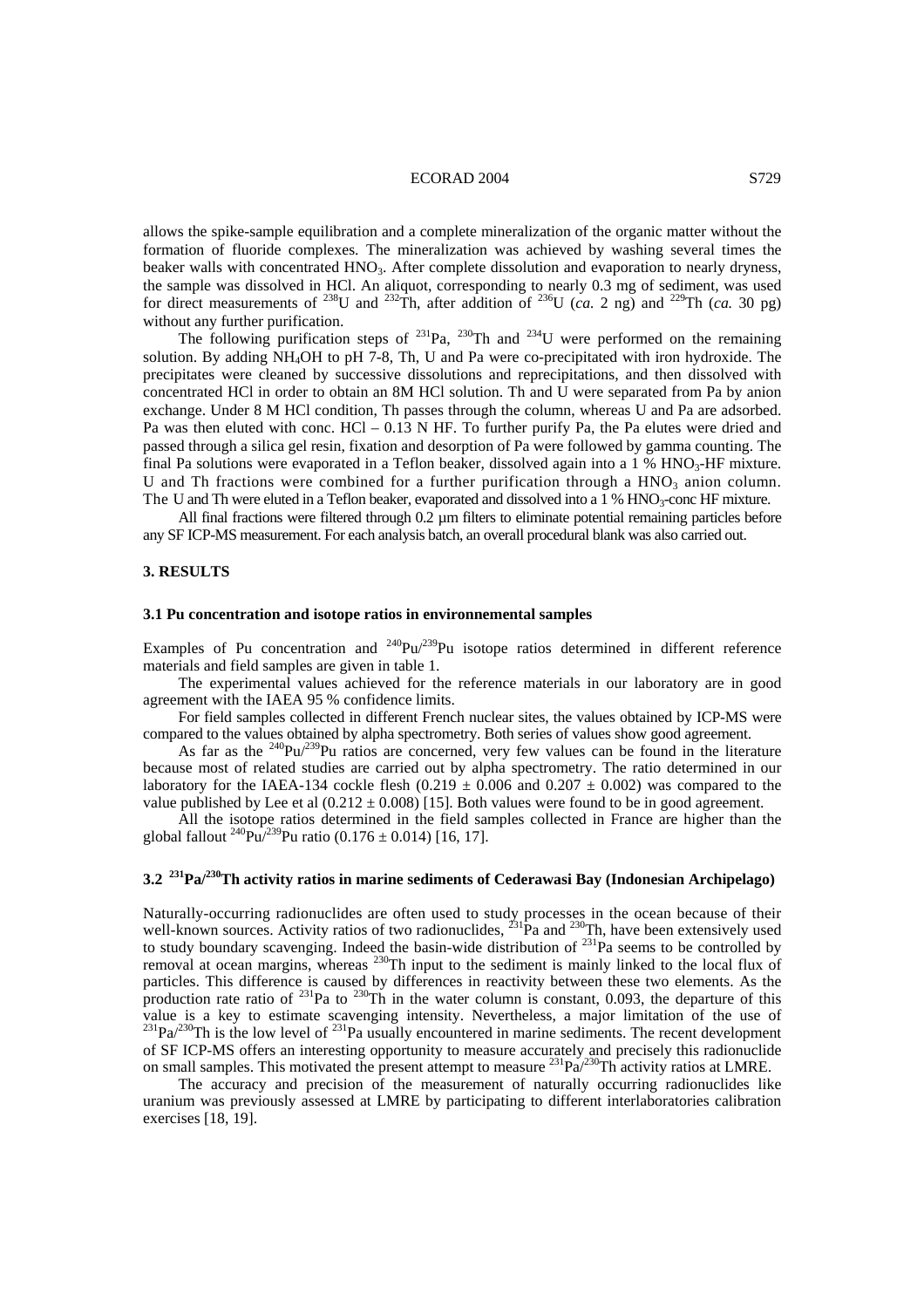## S730 RADIOPROTECTION

For this development, we used surface sediments collected along a depth transect off Cederawasi Bay (Wepama cruise, May 2001). <sup>231</sup>Pa activity measured in each transect is expressed in disintegration per minute per gram of sample  $(dpm. g^{-1})$  in table 2. Two different sub-samples of the transect were analyzed separately, one by alpha spectrometry (italic characters) and the other one by SF ICP-MS. ICP-MS (bold characters).

Although sample sizes were smaller for ICP-MS than for alpha spectrometry, all  $^{231}$ Pa and Th results show relative good agreement. Agreement could be further improved with longer ICP-MS acquisition times and complete cross calibration of the faraday cup and electron multiplier versus the masses. As a matter of fact, the Axiom SC spectrometer allows the detection of most abundant ions on the faraday cup and minor isotopes on the electron multiplier.

The treatment of a few hundred milligrams of sediment for SF ICP-MS allows a much more easier chemical preparation and lower procedural blanks as less reagents are necessary.

In this first attempt only the 1 and 7 cm layers sub-samples were analyzed, additional samples should be treated in order to set up a complete oceanographic study.

# **4. CONCLUSION**

In addition to the accurate and precise activity of plutonium isotopes  $(^{239}Pu, ^{240}Pu, ^{241}Pu)$  in environmental samples, SF ICP-MS measurements allow to give further information by determining also the  $240$ Pu/ $239$ Pu ratio. This information can also help in identifying the source of the Pu introduction in the environment.

Data determined in this experiment show that  $^{231}$ Pa and  $^{230}$ Th in marine sediments can be precisely and accurately measured by SF ICP-MS. In this particular application field, the next step of this work will be to analyze more samples by SF ICP-MS in order to draw a complete conclusion concerning the oceanographic study itself.

| Sample ID           | Sample<br>size $(kg)$ | $\mathrm{^{239}Pu}$<br>$(mBq.kg^{-1})$ | 240P <sub>U</sub><br>$(mBq.kg^{-1})$ | $239+240$ P <sub>11</sub><br>$(mBq.kg^{-1})$ | $239 + 240$ Pu<br>Expected value *<br>$(mBq.kg^{-1})$ | $(^{240}Pu/^{239}Pu)$<br>(atom ratio) | $^{241}$ Pu<br>$(Bq.kg^{-1})$ | $^{241}$ Pu<br>expected<br>value $*$<br>$(Bq.kg^{-1})$ |  |  |  |
|---------------------|-----------------------|----------------------------------------|--------------------------------------|----------------------------------------------|-------------------------------------------------------|---------------------------------------|-------------------------------|--------------------------------------------------------|--|--|--|
| Reference materials |                       |                                        |                                      |                                              |                                                       |                                       |                               |                                                        |  |  |  |
| <b>IAEA 134</b>     | 0.004                 | $7862 \pm 426$                         | $6325 \pm 472$                       | $14187 \pm 636$                              | 13800-16200                                           | $0.219 \pm 0.120$                     |                               |                                                        |  |  |  |
| IAEA 134            | 0.004                 | $8882 \pm 288$                         | $6768 + 220$                         | $15650 + 362$                                | 13800-16200                                           | $0.207 \pm 0.004$                     |                               |                                                        |  |  |  |
| IAEA soil 6         | 0.011                 | $585 \pm 22$                           | $419 \pm 20$                         | $1004 \pm 30$                                | 962-1110                                              | $0.196 \pm 0.004$                     |                               |                                                        |  |  |  |
| <b>IAEA 375</b>     | 0.121                 | $129 \pm 12$                           | $129 \pm 14$                         | $258 \pm 19$                                 | 260-340                                               | $0.271 \pm 0.006$                     |                               |                                                        |  |  |  |
| <b>IAEA 367</b>     | 0.005                 | $16500 \pm 3400$                       | $18600 + 3800$                       | $35100 \pm 5099$                             | 34400-39800                                           | $0.306 \pm 0.002$                     | $166 \pm 17$                  | 154-190                                                |  |  |  |
| <b>IAEA 367</b>     | 0.003                 | $17000 + 2000$                         | $19100 + 2000$                       | $36200 + 2828$                               | 34400-39800                                           | $0.305 \pm 0.004$                     | $198 \pm 10$                  | 154-190                                                |  |  |  |
| Field samples       |                       |                                        |                                      |                                              |                                                       |                                       |                               |                                                        |  |  |  |
| SOIL0031V           | 0.013                 | $124 \pm 4$                            | $86 \pm 4$                           | $211 \pm 12$                                 | $219 + 8$                                             | $0.206 + 0.020$                       |                               |                                                        |  |  |  |
| PRAIR0102B          | 0.039                 | $12.7 \pm 1.9$                         | $10.5 \pm 1.5$                       | $23 \pm 5$                                   | $21.1 \pm 2.6$                                        | $0.223 \pm 0.008$                     |                               |                                                        |  |  |  |
| <b>FUC0102O</b>     | 0.046                 | $56.5 \pm 5.5$                         | $54.8 \pm 5.4$                       | $111.3 \pm 15.4$                             | $119 \pm 6$                                           | $0.264 \pm 0.010$                     |                               |                                                        |  |  |  |
| SED0014O            | 0.021                 | $869 \pm 68$                           | $729 + 59$                           | $1597 \pm 180$                               | $1476 \pm 245$                                        | $0.239 + 0.005$                       | $27955 \pm 3049$              |                                                        |  |  |  |
| <b>SED0014M</b>     | 0.100                 | $793 + 42$                             | $676 + 38$                           | $1469 + 114$                                 | $1476 + 245$                                          | $0.242 + 0.005$                       | $26307 + 1851$                |                                                        |  |  |  |

**Table 1.**  $^{239+240}$ Pu and  $^{241}$ Pu activity in environmental samples obtained by SF ICP-M, expanded uncertainty k=2. Expected values are IAEA 95 % confidence levels for reference materials, or values previously determined by alpha spectrometry for the field samples.